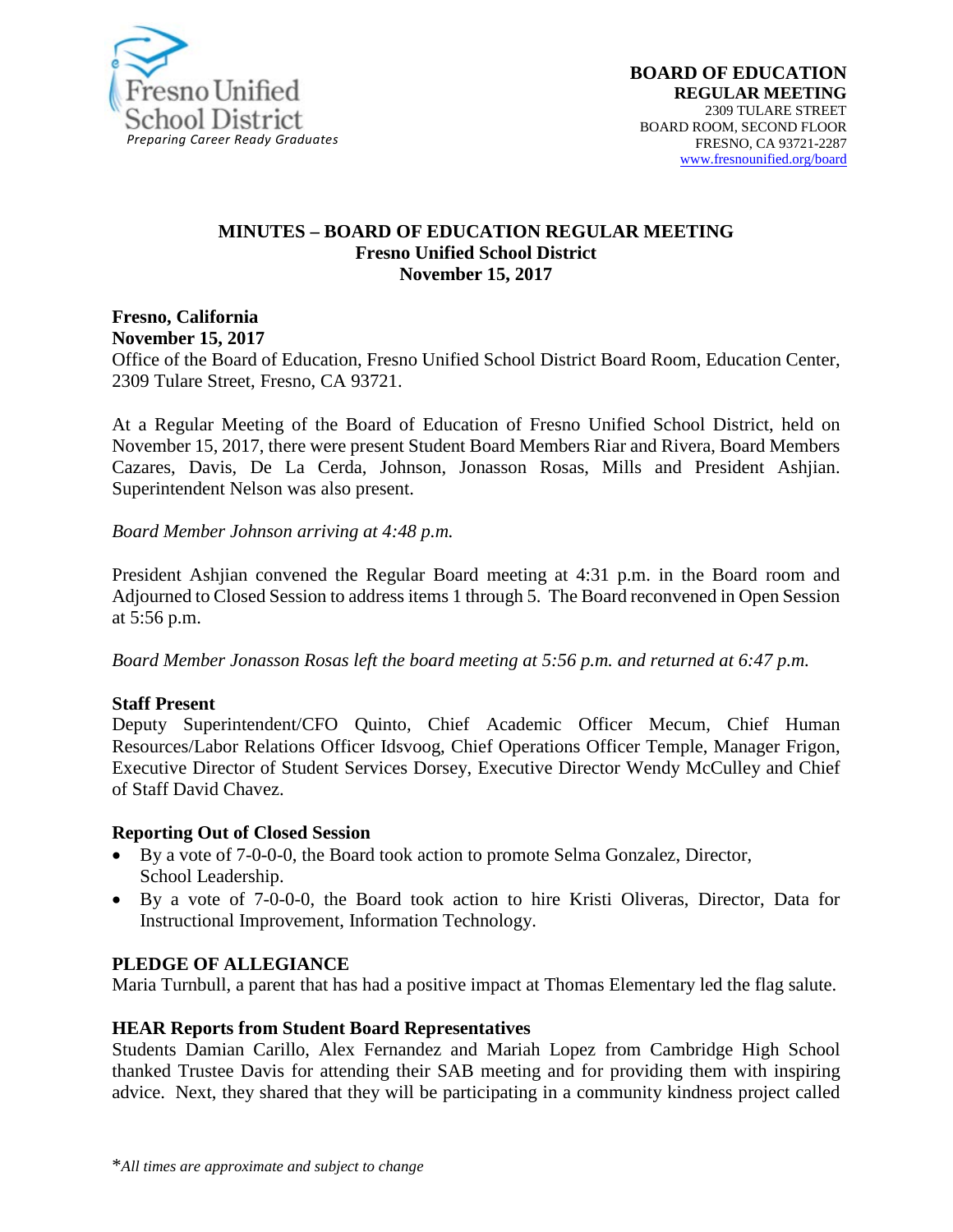"Be a Santa to a Senior" which hopes to provide presents for up to 1,000 seniors who will be alone this holiday season. The students told the Board about Cambridge's successful credit recovery opportunities. So far this school year, their APEX online program has recovered 780 credits. Cambridge hopes to have 10 graduates by December. The school also held its very first Welcome Back Rally, to introduce all staff members to students and advise students about programs available to them. Cambridge students also held their first Community Carnival. The carnival was a success with many families thanking the school for being hospitable to the community. Cambridge is also starting a new program to increase student voice on campus. Also, students from Terronez Middle School shared with the board that they love their school's welcoming environment. They also shared the activities they participate and their future plans.

# **HEAR Report from Superintendent**

- Recognized School Psychologist Week and expressed gratitude for the exceptional work psychologists do on behalf of our students and staff. Every year, the California Association of School Psychologists awards the Nadine N. Lambert Outstanding School Psychologist award to a recipient in each region recognizing service to students, teachers, administrators, parents, community agencies and the profession. For the past four years a Fresno Unified psychologist has been voted on to represent the region with all four then selected as the award recipient.
- Applauded CTE: Ticket to the Future event put on by the College and Career Readiness department. More than 5,500 eighth graders every middle school at Fresno Unified attended at Valdez Hall at the Convention Center to check out high school pathway demonstrations and programs.
- Mentioned the launching of Saturday Academy, open to all students with full day absences to make up school work and recover credits. The program has had a successful start with 13 initial launch sites and several hundred students from transitional kindergarten through high school participating. The students attend a variety of offerings focusing on reading, math, science art and more.
- New opportunities for classified staff who may want to move up the career ladder and are interested in teaching. Recently, the district launched the Grow2Teach program geared to help classified employees become credentialed teachers in hard-to-fill positions, such as special education, math, science and bilingual education. The program provides counseling, training and an annual stipend.
- Recognized Teresa Morales-Young who is a finalist for Fresno County Administrator of the Year. Teresa is the administrator of Teacher Development and has worked hard to support teacher support programs and has demonstrated a commitment to high quality instruction.
- Thanked the Young Professionals Network and the Fresno Association of Realtors for donating Thanksgiving food baskets for 50 Tehipite Middle School families. We're truly grateful for those in our community who step forward to help our families in need, especially during this time of year.
- Encouraged everyone to take time during the Thanksgiving holiday to spend quality time with family, friends and loved ones. Please take the time to create great memories with those closest to you. I wish everyone a wonderful and blessed Thanksgiving.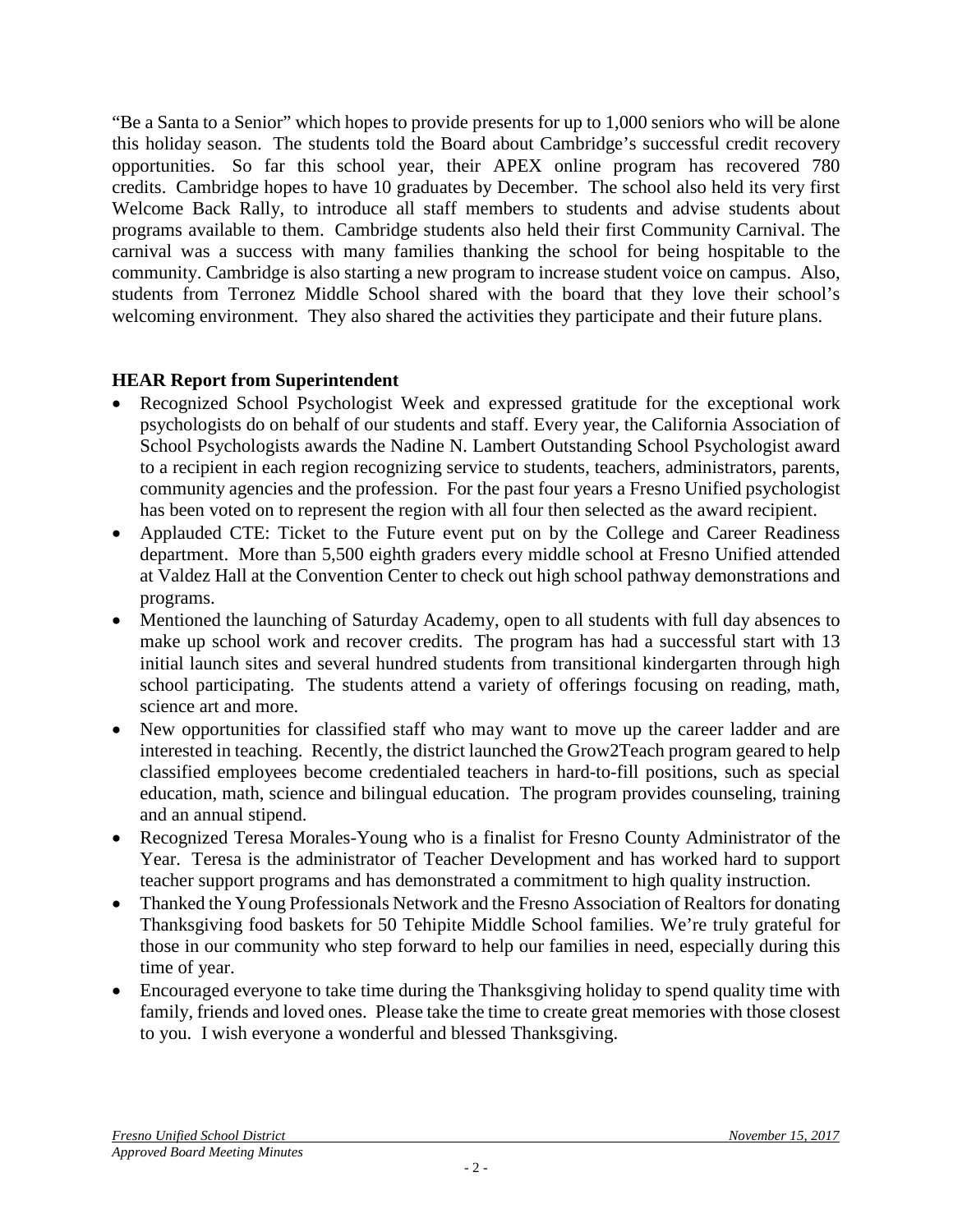On a motion by Member Davis, seconded by Member Mills, the consent agenda, exclusive of agenda item A-11, which was pulled for further discussion, was approved on a roll call vote of 8- 0-0-1 as follows: AYES: Student Board Members Riar and Rivera, Board Members: Cazares, Davis, De La Cerda, Johnson, Mills and President Ashjian. ABSENT: Board Member Jonasson Rosas.

# **A. CONSENT AGENDA**

# **A-1, APPROVE Personnel List APPROVED as recommended, th**e Personnel List, Appendix A, as submitted.

- **A-2, ADOPT Findings of Fact and Recommendations of District Administrative Board ADOPTED as recommended,** the Findings of Fact and Recommendations of District Administrative Panels resulting from hearings on expulsion and readmittance cases conducted during the period since the November 8, 2017 Regular Board meeting.
- **A-3, ADOPT Waiver Request for Cydney Danisi to Serve as Speech Language Pathologist ADOPTED as recommended,** a waiver request for Cydney Danisi to serve in a hard-tofill position, Speech Language Pathologist.
- **A-4, APPROVE Provisional Internship Permits APPROVED as recommended,** Provisional Internship Permit (PIP) recommendations to rehire or hire upon Board approval.
- **A-5, APPROVE 2017/18 Fresno Unified Career Technical Education Advisory Committee Member List APPROVED as recommended,** the 2017/18 Career Technical Education (CTE) Advisory Committee Member List.
- **A-6, APPROVE Award of Bid 18-07, Education Center Cooling Tower Replacement APPROVED as recommended,** Bid 18-07, for a new cooling tower to provide cooled water for the air condition system at the Education Center. The existing cooling tower requires replacement due to corrosion, leaking, and lack of reliability. The new equipment will improve energy efficiency and conserve water.

Staff recommends award to the lowest responsive, responsible bidder:

Strategic Mechanical (Fresno, California) \$184,000

**A-7, APPROVE Award of Bid 18-08, HVAC Improvements in the Multipurpose Rooms for Pyle Elementary School, and Fort Miller and Yosemite Middle Schools APPROVED as recommended,** Bid 18-08, to provide air conditioning to the multipurpose rooms (cafeterias) at Pyle Elementary, and Fort Miller and Yosemite Middle Schools. The project will replace the heating and evaporative cooling systems with heating and refrigerated air conditioning to provide a more comfortable environment and increase energy efficiency. Cafeteria air conditioning was prioritized by the Board for Measure X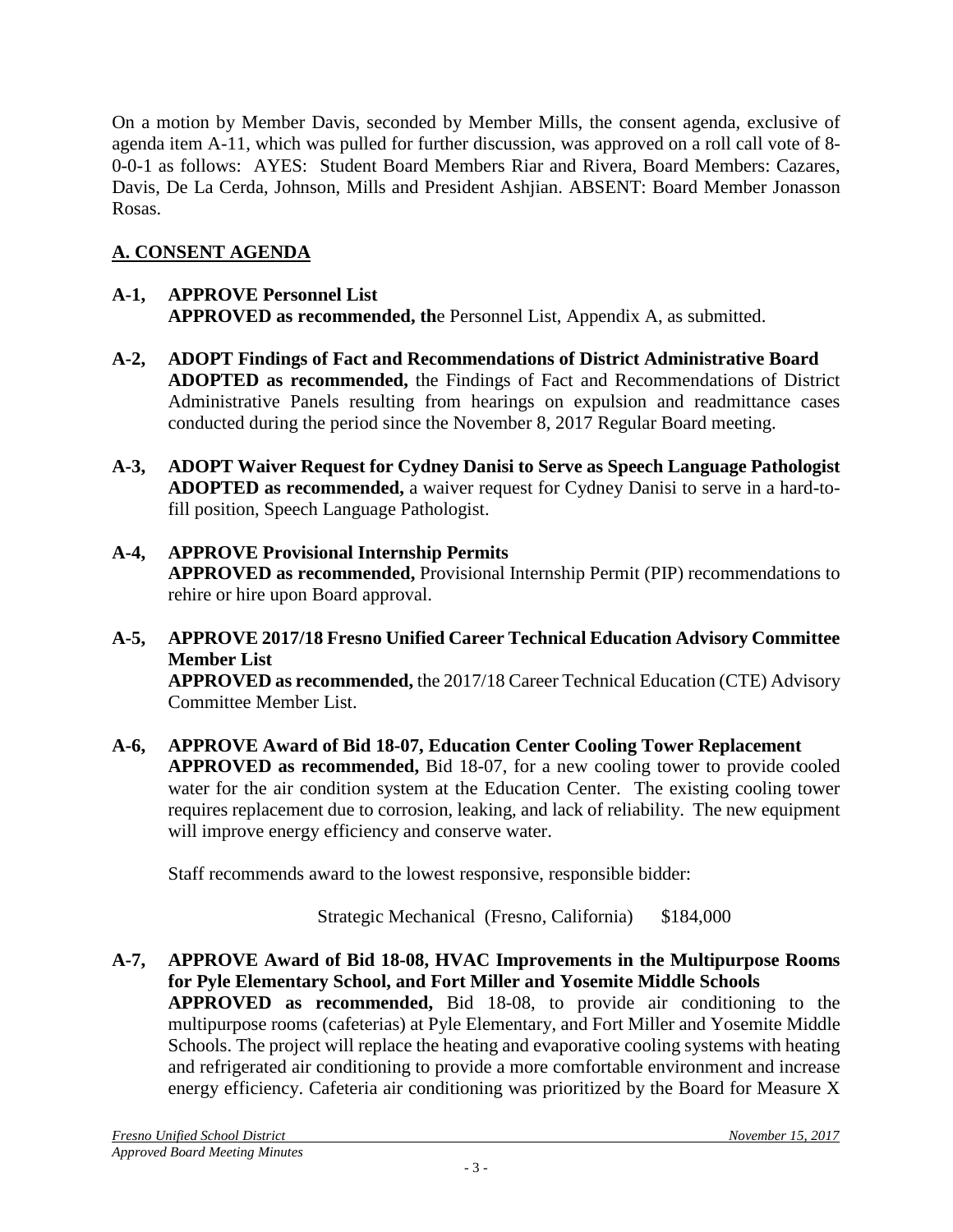funding. There are 22 projects, being implemented in three phases based on assessment of condition and age of equipment. The first three projects recommended are in the initial phase and were the first to be approved by the Division of the State Architect (DSA).

Staff recommends award to the lowest responsive, responsible bidder:

Lawson Mechanical Contractors (Fresno, California) \$1,048,902

#### **A-8, APPROVE Re-Appointment of Trustee Carol Mills, J.D. to the California School Boards Association Delegate Assembly**

**APPROVED as recommended.** Each year, member boards elect and/or appoint representatives from geographic regions to the California School Boards Association's (CSBA's) Delegate Assembly. According to CSBA's Bylaws and Standing Rules, districts with an ADA of 30,000 or above qualify to appoint representatives to CSBA's Delegate Assembly for a two-year term beginning April 1, 2018 through March 31, 2020.

Fresno Unified School District qualifies to appoint two members to the Delegate Assembly. The position up for appointment is currently being held by Trustee Carol Mills, J.D. whose term expires March 31, 2018.

### **A-9, RATIFY Change Order for the Project Listed Below RATIFIED as recommended,** a Change Order for the following project:

Bid 17-29, Center for Professional Development Parking Lot Improvements Change Order 1: \$ 27,286

#### **A-10, RATIFY the Filing of Notices of Completion for the Following Projects RATIFIED as recommended,** Notices of Completion for the following projects, which have been completed according to plans and specifications.

Bid 16-09, Baird Middle School Classroom Wing Addition Bid 17-13, Terronez Middle School Gymnasium Make-up Air Unit Replacement Bid 17-29, Center for Professional Development Parking Lot Improvements Bid 17-42, Adult Transition Program (ATP) Classroom Relocation

# **A-11, RATIFY Purchase Orders from August 1, 2017 through September 30, 2017, and Zero Dollar Contracts**

**RATIFIED as recommended,** purchase orders issued from August 1, 2017, through September 30, 2017. Purchase orders for \$10,000 or more are presented first, followed by purchase orders for less than \$10,000. A list of purchase orders issued for Associated Student Body (ASB) accounts is also provided.

Also attached and included for ratification is a list of 27 zero dollar contracts that specify terms but where no funds will be exchanged between Fresno Unified and other entities. The contracts are available for review in the Board Office.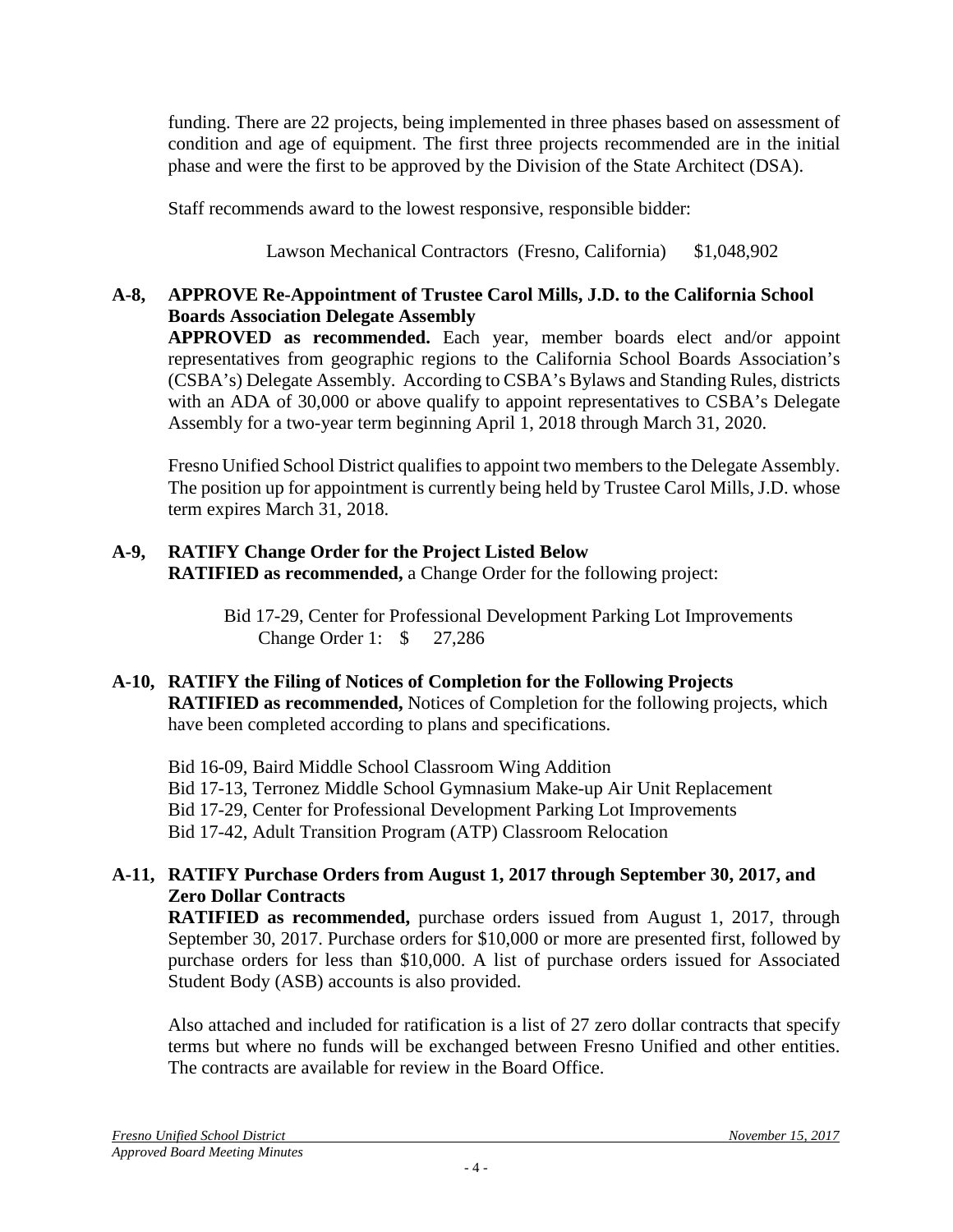## **Prior to the vote Board President Ashjian read the following statement:**

*"Included in item A-11 are purchase orders for the following vendors:*

- *Todd Companies (two purchase orders – number 499402 & 495610),*
- *Todd Plumbing (one purchase order – number 500138),*
- *Davis – Moreno Construction (four purchase orders – numbers 452644, 499969A, 499969B & 498533), and*
- *Harris Construction Co. (one purchase order – number 350264A)*

*"I have done business with Todd Companies, Todd Plumbing, Davis-Moreno Construction, and Harris Construction in my private capacity on other projects not involving Fresno Unified. I did not participate in making these contracts.*

*Because of my relationship with these vendors, I have a financial interest in these contracts and, therefore, I am abstaining from this vote pursuant to Board Bylaw 9270."*

### **Prior to the vote Board Member Cazares read the following statement**:

*"M street Arts Complex, doing business as FFDA Properties, LCC, is identified in Agenda Item A-11 as the vendor for purchase order number 498562. M Street Arts Complex is owned by Assemi Brothers. I work for Assemi Brothers, and I began working there more than 3 years prior to my election to this board. I am not an officer or director of the company and I do not own any stock in the company. I did not participate in making this contract. Because of employment with Assemi Brothers, I have a remote financial interest in this contract.*

*Consistent with prior recusals from decisions relating to the M Street Arts Complex, I am abstaining from this vote pursuant to Board Bylaw 9270."*

For the record, there were no comments/questions. Member Davis moved for approval, seconded by Member De La Cerda, which carried a 4-0-2-1 vote. AYES: Board Members: Davis, De La Cerda, Johnson, and Mills. ABSTENTIONS: Board President Ashjian and Board Member Cazares. ABSENT: Board Member Jonasson Rosas.

# **END OF CONSENT AGENDA**

# **UNSCHEDULED ORAL COMMUNICATIONS**

**Dr. Stephanie Robinson** – Spoke about the CTE Advisory Committees Goals and Responsibilities. Also recognized other CTE Advisory Committee members.

**Lucilia Gurrola** – Invited the Board and the viewing audience to their next Go Public Schools Fresno gathering. The group is a coalition of parents who aim to transform schools.

**Artemia Arredondo** – From Go Public Schools Fresno spoke about the needs of English Learners. Provided examples of her children who are getting good grades and are being redesignated but still need help with English once they leave high school and enter college.

**Francisca Albas** – A parent leader from Go Public Schools Fresno addressed the concerns of English language learners and requested that the district invest more in LCFF funds to support students who have been designated long-term English Learners.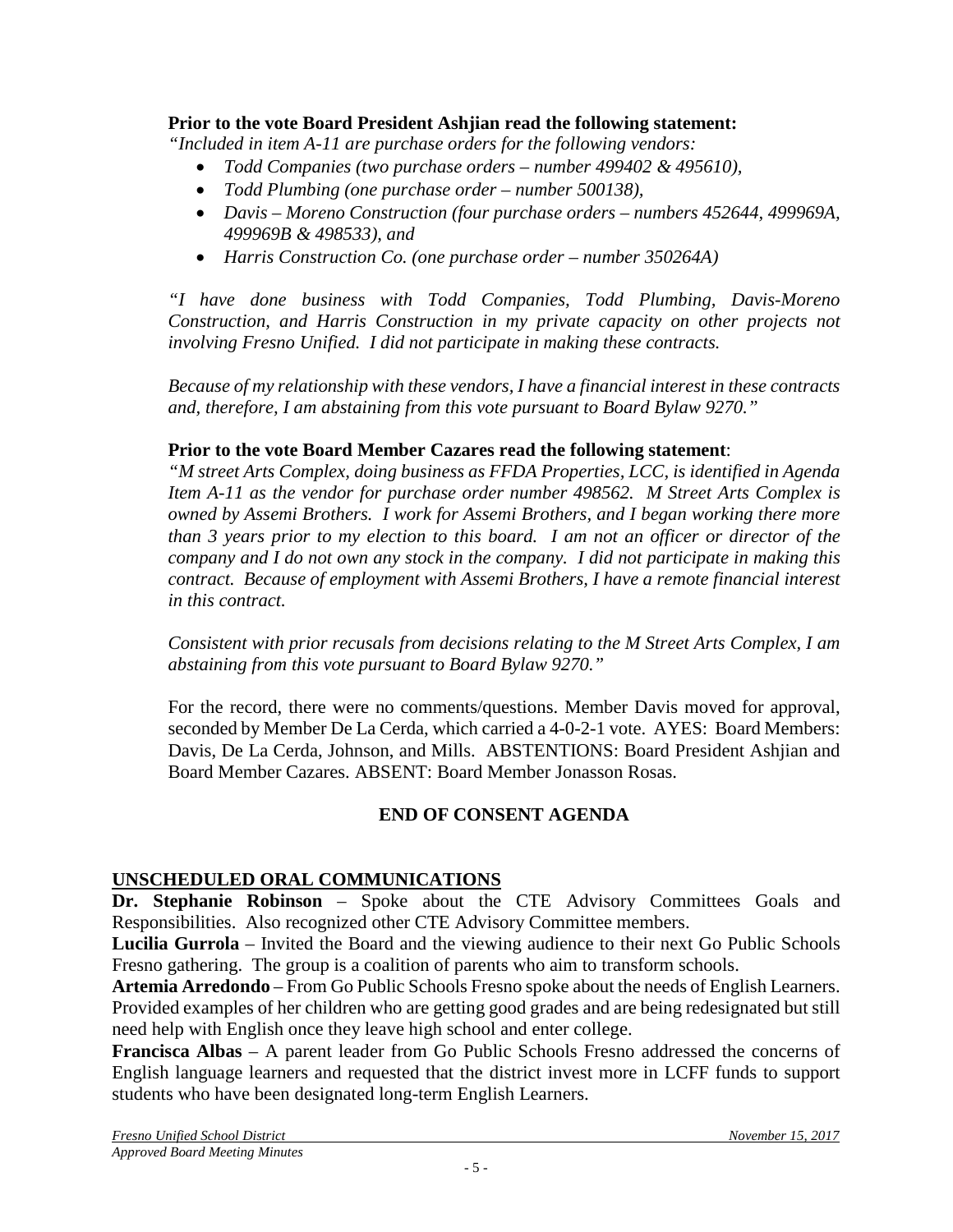**Andrew Fabela** – Spoke about the district's expenditures. Feels the district is wasting money on the FTA strike instead of using those funds to help students in the classroom.

# **B. CONFERENCE/DISCUSSION AGENDA**

### **Agenda Item B-12, Present and Discuss Updates to the 2017/18 Local Control Accountability Plan.**

Staff presented an update on initiatives outlined in the LCAP for the current school year.

Presentation by Executive Officer Santino Danisi

An opportunity was provided to hear questions/concerns from members of the Board and staff was available to respond.

For the record, comments/questions were made regarding the expansion of Khan Academy and its positive response, after school tutoring and the support staff, do we track student progress in afterschool, status update regarding Dual Immersion expansion, data for after school programs, how are students enrolled in afterschool at each level, can a student just walk into an afterschool program and get assistance, do all afterschool programs have certificated teachers, parent engagement, clarification on the Art and Music expansion, how were the schools selected for the Art and Music expansion and why certain schools were excluded, Williams Elementary and the need for additional support for African American students, when will we see the weight room item come back to the board under goal two, what does African America Academic Acceleration mean, clarity on resource counseling assistances, furthering the education of our resource counseling assistances, what are we going to do for our African American students, what CTE items were added to Roosevelt, need to get to a one-to-one with technology for our students, clarity on the expansion of psychologists, discussion on the possible need for more school psychologist, and a request of a delineation of duties of our school psychologists, therapy providers and social workers. No action is required for this item.

**Agenda Item B-13, Discuss and Approve Project to Improve High School Weight/Fitness Rooms and Authorize Utilization of Individual Piggyback Contracts for 2017/18** Item was pulled by staff. No action was taken on this item.

#### **Agenda Item B-14, Discuss and Approve Grant Applications and Projects to the California Department of Education for the Career Technical Education Facilities Program**

Staff requested approval for grant applications and identified projects to the California Department of Education (CDE) for the Career Technical Education Facilities Program (CTEFP). The CTEFP funds projects to reconfigure, construct, or modernize Career Technical Education (CTE) facilities, and/or purchase equipment for CTE programs to modernize CTE facilities and/or equipment at comprehensive high schools.

Presentation by Executive Officer Sally Fowler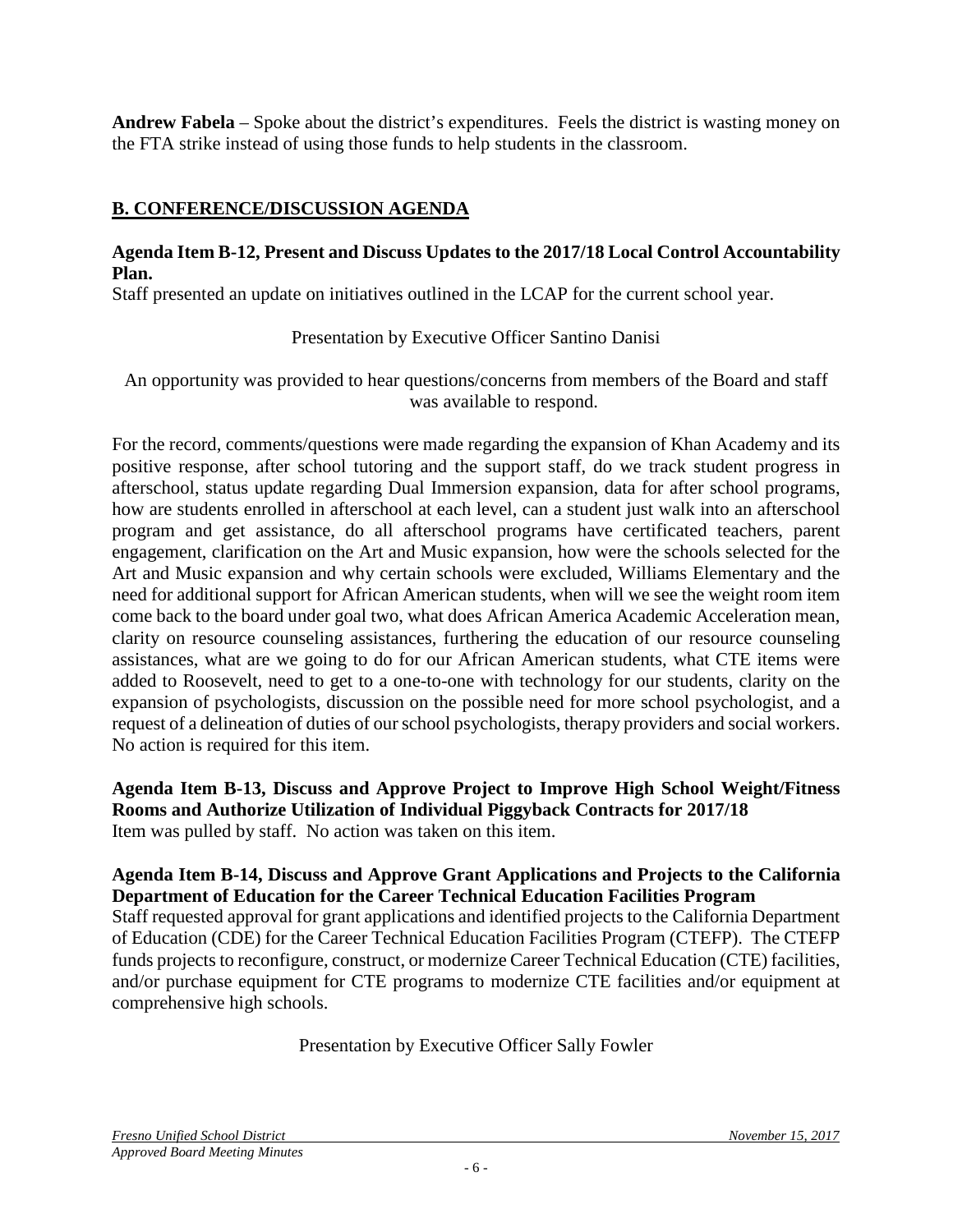An opportunity was provided to hear questions/concerns from members of the Board and staff was available to respond.

For the record, there were comments/questions regarding Sally Fowler and her hard working efforts towards preparing for the grant, the board thanked the district advisory committee and staff, applying for round two and three, planning for growth and support in the programs set forth by the district. Member Davis moved for approval, seconded by Member Mills, which carried a 7-0-0-0 vote. AYES: Board Members: Cazares, Davis, De La Cerda, Johnson, Jonasson Rosas, Mills and Board President Ashjian.

**Agenda Item B-15, Present and Adopt Resolution 17-09 Making Findings on Energy Cost Savings, Pursuant to Government Code Section 4217.12, Related to Potential Energy Services Agreements for Comprehensive High Schools and the Brawley Service Center** Staff recommended for adoption Resolution 17-09, making findings on energy cost savings related to potential Energy Services Agreements for solar energy and battery storage projects to be recommended in the future. Government Code Section 4217.12 requires that prior to entering into Energy Services Agreements, the Board adopt a resolution finding that the anticipated cost of the energy provided by the solar projects will be less than the anticipated marginal cost of energy in absence of the projects. Approval of the Energy Services Agreements would allow development of parking lot solar shades and battery storage projects at the comprehensive high schools and the Brawley Service Center. At a future meeting it will be recommended that the Board approve Energy Services Agreements with ForeFront Power, LLC to finance, design, permit, construct, own, operate and maintain solar power and energy storage facilities. The district would purchase the solar energy generated by the systems for 20 years at a specified flat rate. It is estimated the district would save \$28 million in utility costs over the 20-year period.

Presentation by Chief Operation Officer Karin Temple

An opportunity was provided to hear questions/concerns from members of the Board and staff was available to respond.

For the record, there was no public comments/questions. Member Mills moved for approval, seconded by Member Davis, which carried a 7-0-0-0 vote. AYES: Board Members: Cazares, Davis, De La Cerda, Johnson, Jonasson Rosas, Mills and Board President Ashjian.

# **C. RECEIVE INFORMATION & REPORTS**

The Board is in receipt of Agenda Item C-16, the Fresno Unified School District Proposal to California School Employees Association (CSEA) and its Fresno Food Services Unit Chapter 143 for Re-Opener Negotiations for the 2017/18 School Year, Agenda Item C-17, the California School Employees Association (CSEA) and its Fresno Food Services Unit Chapter 143 Proposal to Fresno Unified School District for Re-Opener Negotiations for the 2017/18 School Year; and Agenda Item C-18, Constituent Services Quarterly Reporting.